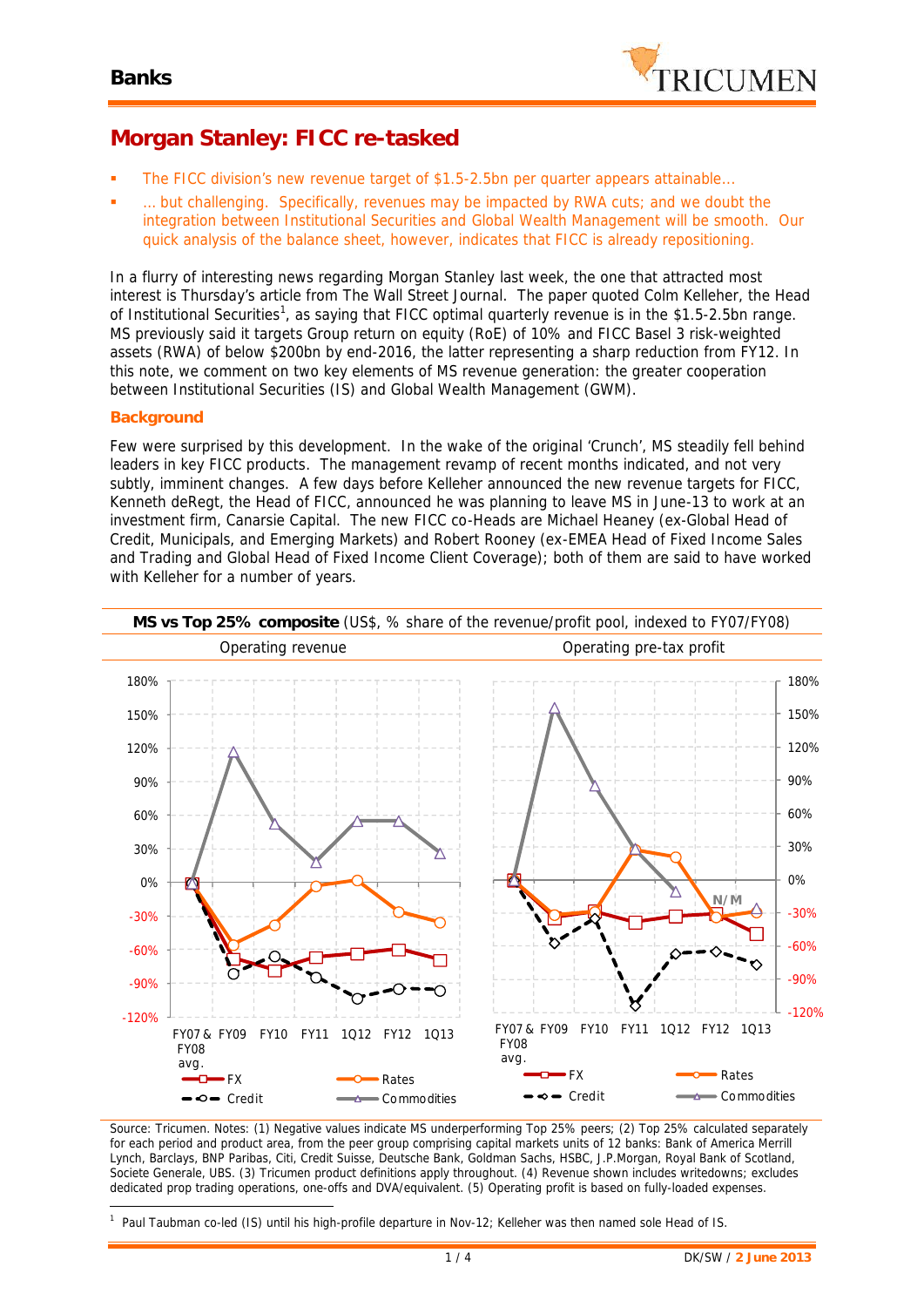

#### **A sharp reduction in RWA may impact revenue**

Some have opined that the new \$1.5-2.5bn FICC revenue targets lacks ambition. We, by contrast, believe that MS is simply being realistic – or even slightly optimistic. The FICC division's revenue undershot even the low end of the new revenue target in 8 out of the last 17 quarters …



*Source: Morgan Stanley.*

… *and*there is a good chance that aggressive reduction in FICC RWA will depress future revenue, in the near term at least. At the end of 2012, FICC Basel 3 RWA totalled c.\$280bn; this is expected to fall to \$255bn by the end of the current year and to <\$200bn by end-2016. Understandably, MS will adjust this target to shifts in the market environment and the competitive landscape.

Almost half of the total, \$35bn, will come from cuts to the credit correlation book. This is a sharp reversal from recent years: according to Bloomberg, MS bought c.\$50bn of such assets from Natixis (\$35bn+, in 2010), Royal Bank of Scotland (2011) and Credit Suisse (2012). MS' own reports broadly confirm the story.

The bank believes it can do both – cut RWA without impairing revenue or client franchise. We, on the other hand, believe that revenue may be impacted by 5-10% over the next 12 months or so.

What are the key elements in MS' approach?

### **Cooperation: Institutional Securities & Global Wealth Management**

The ever-closer cooperation between IS and GWM is expected to play a key role. In late 2012, MS appointed Eric Benedict (said to be a confidant of Kelleher) to run the capital markets unit in GWM, and he needed little time to make his mark. In Oct-12, the bank formed a new structured products group as a revenue-sharing JV between IS and GWM; a month later, it added a new FICC sales group (expected to grow headcount to 50-75 in the near term) to GWM to serve middle-market clients; the team is led by Tom Driscoll. Similar moves were made by other departments: for example, banking coverage team has passed smaller corporate clients over to GWM; and a middle-market equities sales group (run by Trey Thomas) has been operational since 2010. As of Jan-13, there were 35+ 'live' initiatives. However, in view of the difficulties the bank faced in its previous attempts to foster cooperation between IS and GWM, we would be surprised to see smooth progress on all.

### **Re-focusing FICC**

From the traditionally US-centric product perspective, we expect swaps business will be trimmed and exotic rates cut. The focus, we believe, will shift to the provision of (rate-based) retail structured products, most likely to be bought by GWM clients, and products such as inflation that can be sourced from project finance deals and turned into product for pensions. MS stated its intention to grow FX derivatives capability; we anticipate greater efforts to sell more FX to GWM clients.

We anticipate that MS will seek to distribute muni, RMBS, corporate bonds and some emerging market bonds through GWM; and note that one of the new co-Heads of FICC, Michael Heaney, previously ran Credit, Municipals, and Emerging Markets. Commodities is an area of uncertainty; on balance, and given the ongoing difficulties in the commodities market, we expect MS will make further cuts to its commodities franchise.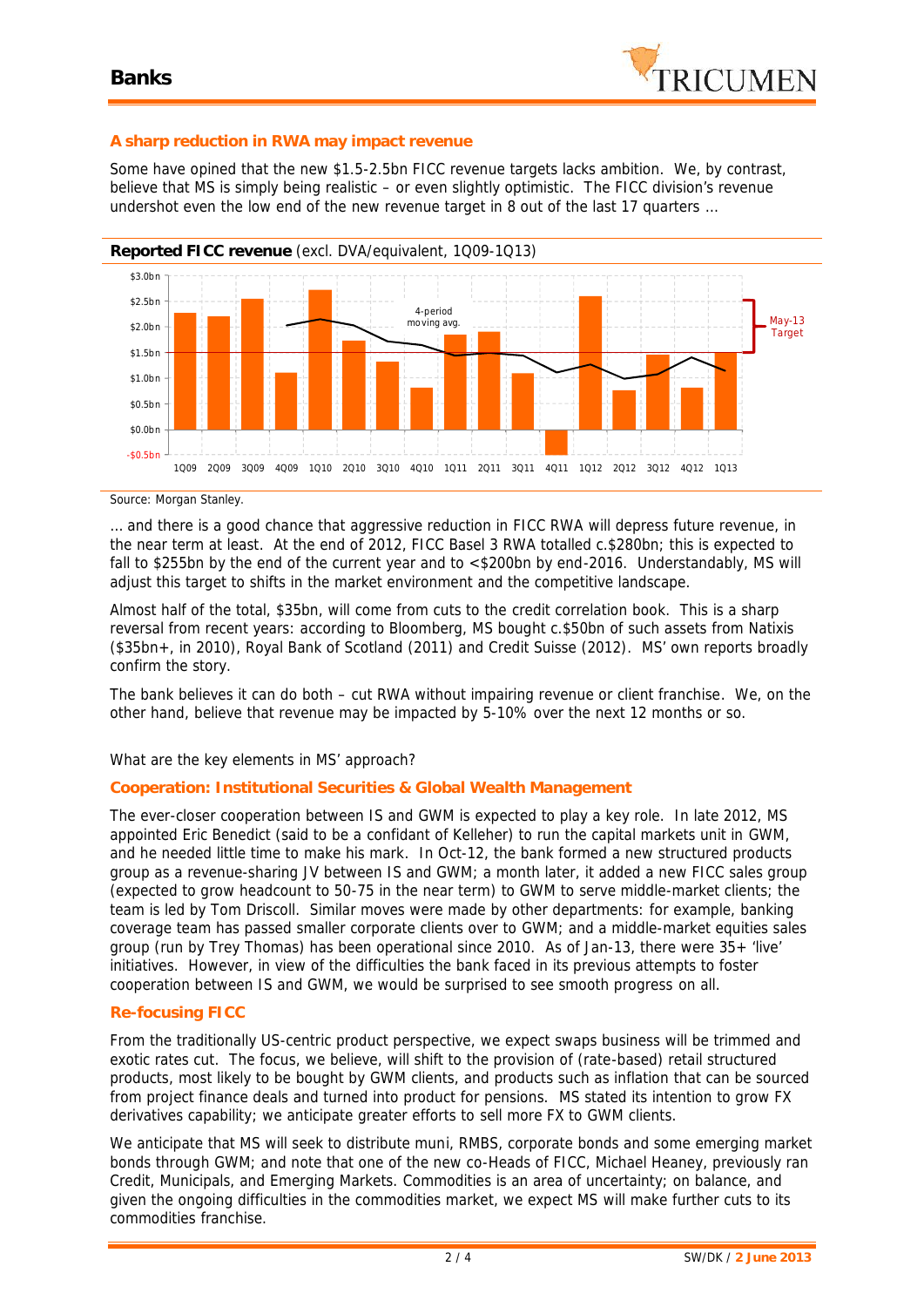

Much of this is an extension of actions MS has already taken. Below, we observe some changes in the composition of balance sheet items between 1Q13 and the prior year period: note the sharp reduction in CMBS, US Treasuries, credit derivatives, rate options and rate swap; and, in parallel, increases in FX options, munis, RMBS and other bonds (comprising non-US government and corporate paper).



*Source: Morgan Stanley, Tricumen analysis.*

Turning to client segments, hedge funds are being given more focus; not only are they already an area of strength in the Equities division but they also provide part of the MS offering to HNWIs through GWM. This move is already reflected in the Bank's counterparty exposure to Hedge Funds, which has grown 22% between 1Q12 and 1Q13.





MS' moves echo very sensible steps taken by Credit Suisse and UBS in utilising links between the capital markets and wealth management units. All three, however, lack substantive transaction or commercial banking divisions; banks that have those – among them, J.P.Morgan, Deutsche Bank, and Royal Bank of Scotland – are, in our view, more likely to grow their RoEs faster, and higher.